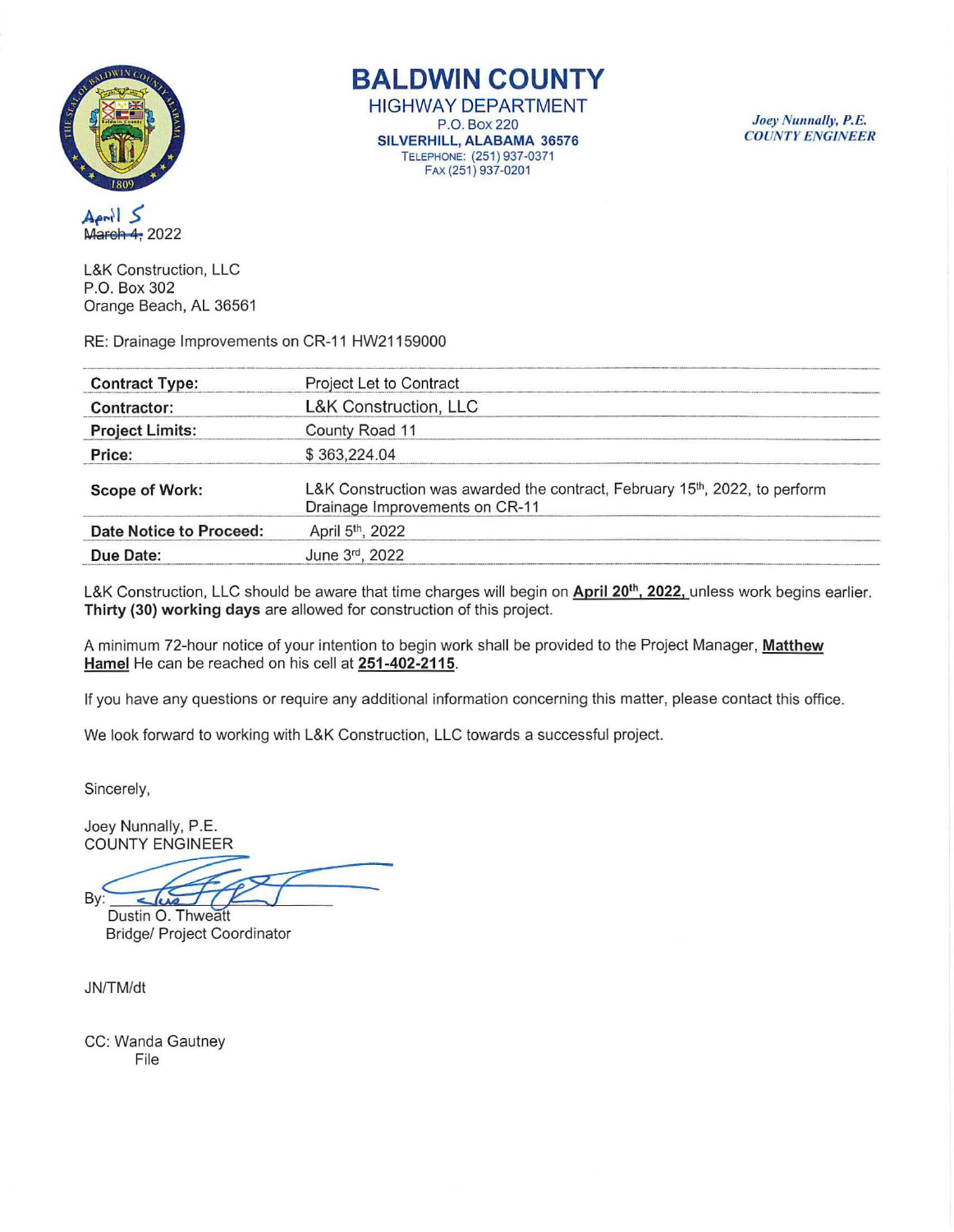### **ITEMX**

# **CONTRACT FOR CONSTRUCTION SERVICES**

State of Alabama (b)

County of Baldwin (1)

This Contract for Construction Services (hereinafter referred to as "Contract") is made and entered into by and between the COUNTY of Baldwin, acting by and through its governing body, the Baldwin COUNTY Commission (hereinafter referred to as "COUNTY"), and  $L & K$  Construction. LLC hereinafter referred to as "PROVIDER").

#### **WITNESSETH:**

Whereas, the Baldwin County Commission at its February 1, 2022, meeting awarded the bid for PROJECT NO. HW21159000 - DRAINAGE IMPROVEMENTS ON CR-11, to L & K Construction. LLC, in the amount of  $$363,224.04$  With a completion time of (30) thirty working days.

**NOW, THEREFORE,** in consideration of the premises and the mutual covenants herein contained, the sufficiency of which being hereby acknowledged, PROVIDER and COUNTY do hereby agree as follows:

- I. Obligations Generally. The COUNTY hereby retains, and the PROVIDER agrees to perform for the COUNTY, those public works services as hereinafter set forth. This document shall serve as the binding contract for the services of PROVIDER. PROVIDER shall immediately commence performance of the services outlined herein upon full execution of this Contract. All work shall be commenced and completed in a timely manner as, and at the times, herein set out. Time is of the essence for all provisions of this Contract.
- **11.** Recitals Included. The above recitals and statements are incorporated as part of this Contract and shall have the effect and enforceability as all other provisions herein.
- **Ill.** Professional Qualifications. For the purpose of this Contract, the PROVIDER represents and warrants to the COUNTY that it possesses the professional, technical, and administrative personnel with the specific experience and training necessary to PROVIDER the professional services required herein.
- IV. No Prohibited Exclusive Franchise. The COUNTY neither perceives nor intends, by this Contract, a granting of an exclusive franchise or violation of Art. I, Section 22 of the Alabama Constitution.
- V. Representation/Warranty of Certifications, Etc. PROVIDER represents and warrants that PROVIDER is presently certified, licensed and otherwise permitted under all necessary and applicable laws and regulations to perform the services herein, and that PROVIDER shall renew, maintain, and otherwise ensure that all such certifications, licenses, and permits are current and valid, without interruption, for and through completion of the services. The representation and warranty aforesaid is a material inducement to the COUNTY in entering this Contract, and the parties agree that the breach thereof shall be deemed material at the COUNTY's option.

VI. Legal Compliance. The PROVIDER shall at all times comply with all applicable federal, state, local and municipal laws and regulations.

**Carl Common** 

and a strong control of

**College** 

and the state of the state of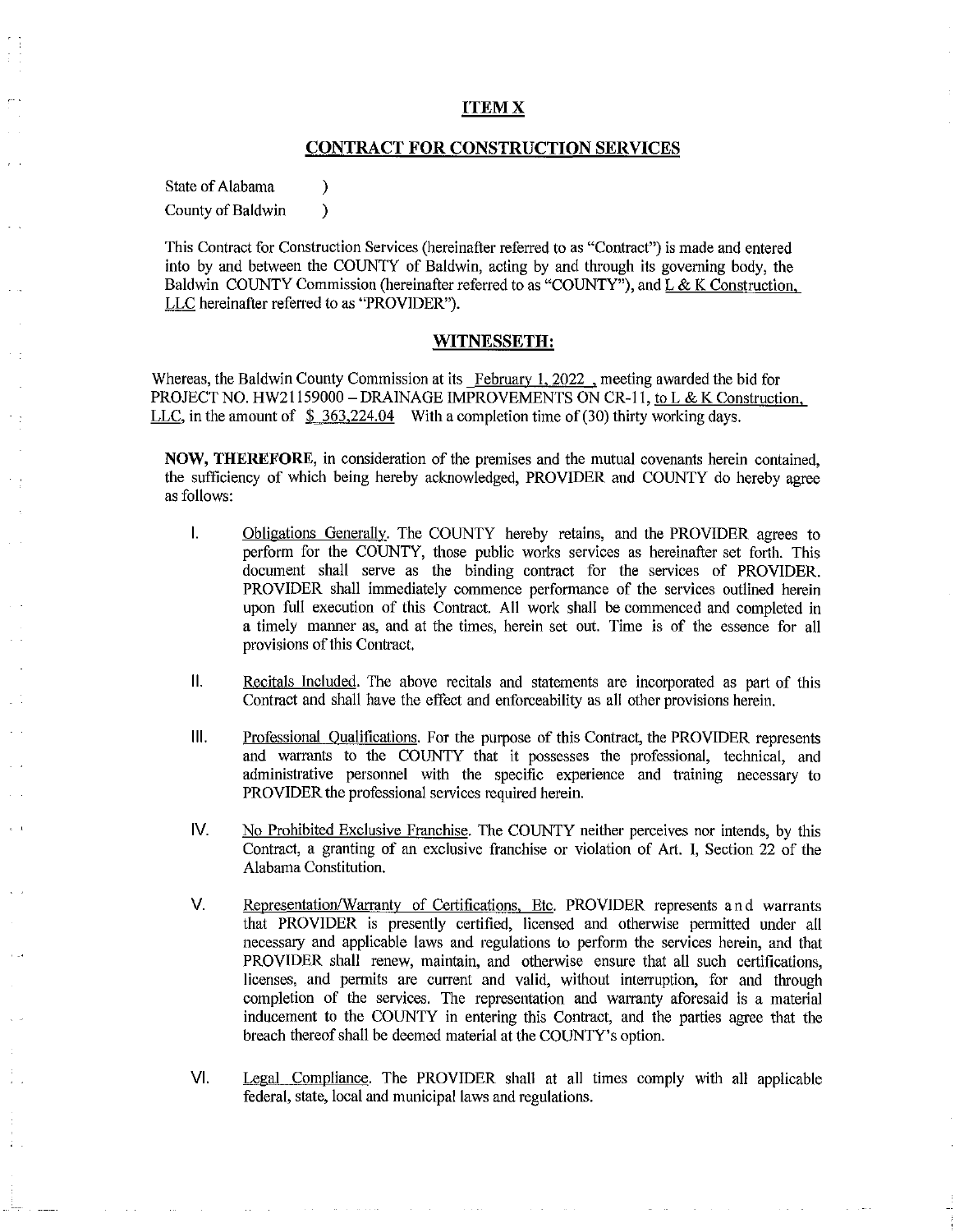- VII. Independent Contractor. PROVIDER acknowledges that it is an independent contractor, and PROVIDER shall at all times remain as such in performing the services under this Contract. PROVIDER is not an employee, servant, partner, or agent of the COUNTY and has no authority, whether express or implied, to contract for or bind the COUNTY in any manner. The parties agree that PROVIDER shall be solely responsible for and shall have full and unqualified control over developing and implementing its own means and methods, as it deems necessary and appropriate, in providing the aforementioned services, and that the COUNTY's interests herein are expressly limited to the results of said services. PROVIDER is not entitled to unemployment insurance benefits, and PROVIDER is responsible for and obligated to pay any and all federal and state income tax on any monies paid pursuant to this Contract.
- VIII. No Agency Created. It is neither the express nor the implied intent of PROVIDER or COUNTY to create an agency relationship pursuant to this Contract. Therefore, the PROVIDER does not in any manner act on behalf of COUNTY, and the creation of such a relationship is prohibited and void.
	- IX. Unenforceable Provisions. If any one or more of the provisions contained herein shall, for any reason, be held to be invalid, illegal or unenforceable in any respect, then such provision or provisions shall be deemed severable from the remaining provisions hereof, and such invalidity, illegality or unenforceability shall not affect any other provision hereof. This Contract shall be construed as if such invalid, illegal or unenforceable provision had never been contained herein.
	- X. Entire Agreement. This Contract represents the entire and integrated agreement between COUNTY and PROVIDER and supersedes all prior negotiations, representations, or agreements, either written or oral. This agreement may be amended only by written instrument signed by all parties.
	- XI. Failure to Strictly Enforce Performance. The failure of the COUNTY to insist upon the strict performance of any of the terms, covenants, agreements and conditions of this Contract shall not constitute, and shall never be asserted by PROVIDER as constituting a default or be construed as a waiver or relinquishment of the right of the COUNTY to thereafter enforce any such term, covenant, agreement, or condition, but the same shall continue in full force and effect.
- XII. Assignment. This Contract, or any interest herein, shall not be assigned transferred or otherwise encumbered by PROVIDER without the prior written consent of the COUNTY, which may be withheld or granted in the sole discretion of the COUNTY.
- XIII. Ownership of Documents/Work. The COUNTY shall be the owner of all copyright or other intellectual property rights in reports, documents and deliverables produced and paid for under this Contract, and to the extent permitted by Alabama law, any such material may be reproduced and reused at the discretion of the COUNTY without payment of further consideration. PROVIDER shall not transfer, disclose, or otherwise use such information for any purpose other than in performance of the services hereunder, without the COUNTY's prior written consent, which may be withheld or granted in the sole discretion of the COUNTY.

 $\mathbf{r}$ 

 $\mathbf{i}$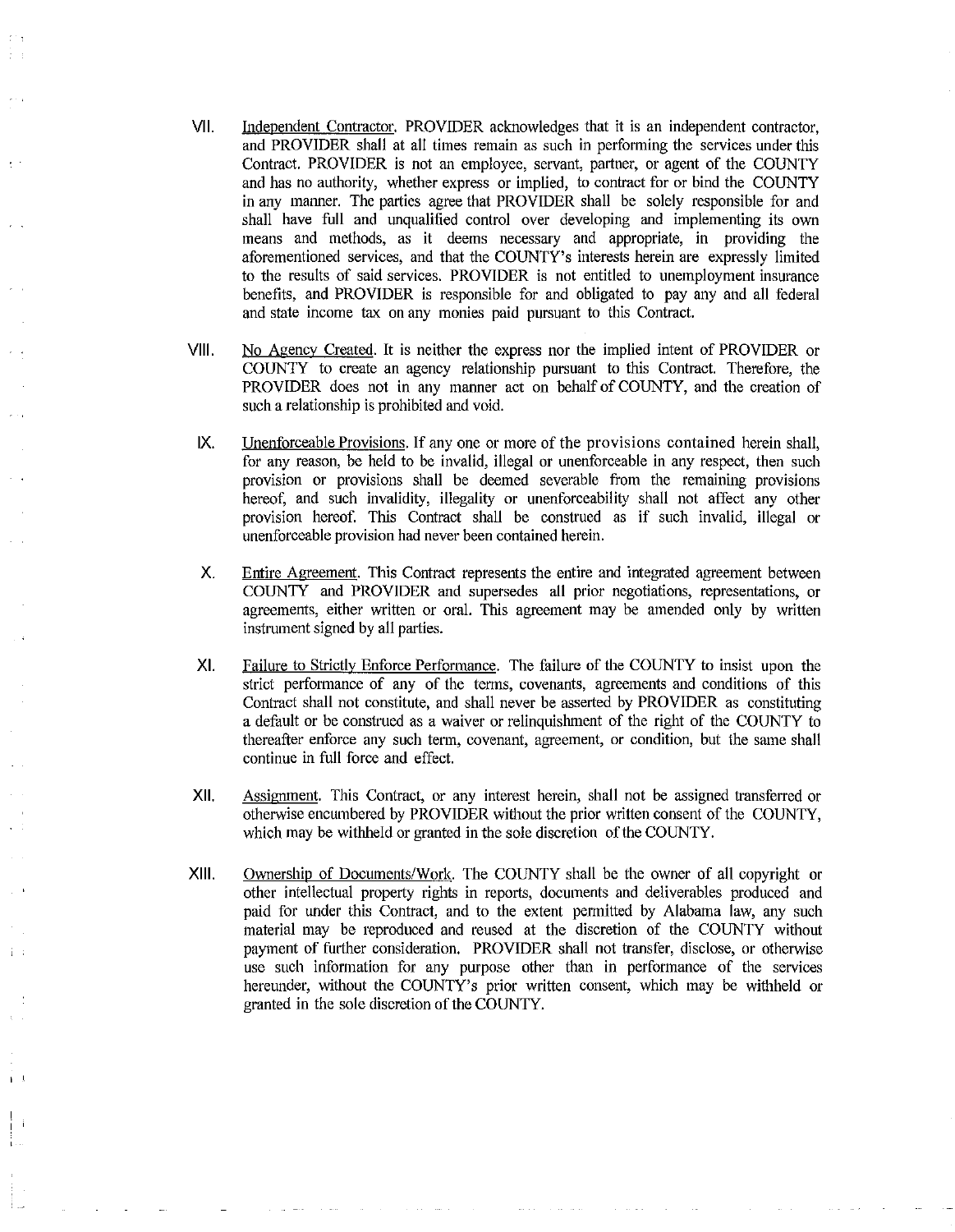XIV. Notice. Notice required herein shall be in writing, unless otherwise allowed, and said notice shall be deemed effective when received at the following addresses:

| PROVIDER: | L & K Construction LLC.<br>P.O. Box 302                                                                      |
|-----------|--------------------------------------------------------------------------------------------------------------|
|           | Orange Beach Al, 36561                                                                                       |
| COUNTY:   | <b>Baldwin County Commission</b><br>c/o Chairman<br>322 Courthouse Square, Suite 12<br>Bay Minette, AL 36507 |

XV. Services to be Rendered. PROVIDER is retained by the COUNTY as a professionally qualified Contractor. The general scope of work for the services shall include all the terms and conditions being expressly incorporated herein by reference, and without limitation, will encompass the following:

The work consists of properly performing the following tasks in accordance with the plans, specifications, regulations, codes and good engineering and construction practices:

### **PROJECT NO. HW21159000 -DRAINAGE IMPROVEMENTS ON CR-11**

PROVIDER will provide ongoing communications with COUNTY regarding this service, including updates, emails and etc. as requested. Additionally, PROVIDER will meet with COUNTY as needed or requested.

A. PROVIDER is responsible for the professional quality, technical accuracy, timely completion and coordination of all services furnished by or in relation to this Contract.

B. PROVIDER represents and warrants that its services shall be performed within the limits and standards provided by the COUNTY, in a manner consistent with the level of care and skill ordinarily exercised by similar PROVIDERS under similar circumstances at the time the services are performed.

### ATTACHMENTS:

. .

 $\sim$  1

The exhibits and/or attachments listed below are specifically included as a necessary part of this Contract, and the same shall not be complete without such items, to wit:

#### **PROJECT** NO. **HW21159000 - DRAINAGE IMPROVEMENTS ON CR-11**

COUNTY and PROVIDER jointly shall cause such items as listed above to contain dates, signatures of the parties with authorization to make such signatures, and sufficient marks and references back to this Contract noting their inclusion and attachment hereto. In any event of a conflict between this document and the attachments referenced above, this document shall govern.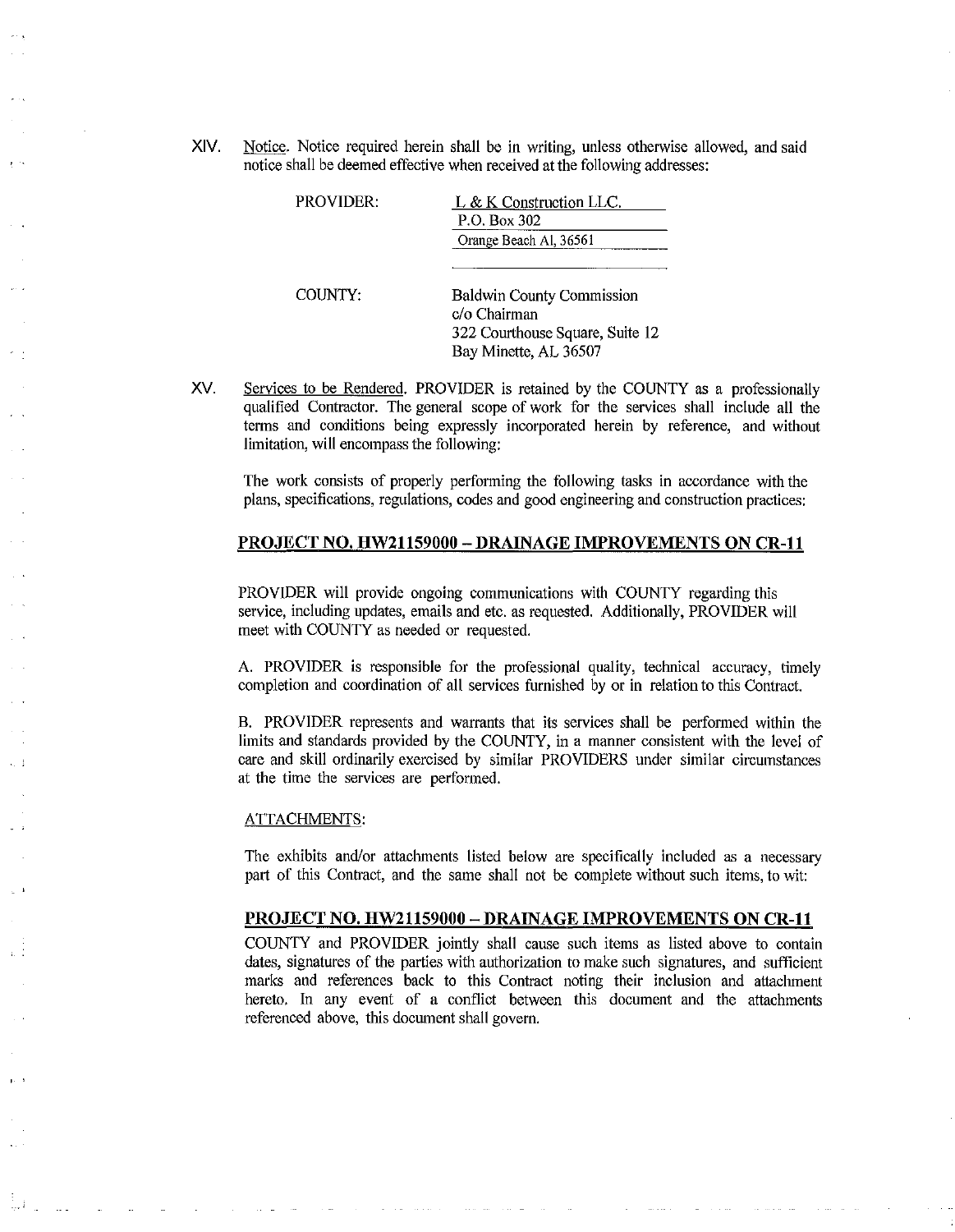### XVI. General Responsibilities of the COUNTY.

A. The COUNTY shall provide reasonable notice to PROVIDER whenever the COUNTY observes or otherwise actually becomes aware of any development that affects the scope or time of PROVIDER's services hereunder or any defect or nonconformance in the work of PROVIDER.

B. The COUNTY shall pay to PROVIDER the compensation subject to the terms set out below.

XVII. Termination of Services. The COUNTY may terminate this Contract, with or without cause or reason, by giving fifteen (15) days written notice of such to the PROVIDER. Upon receipt of such notices, PROVIDER shall discontinue its work to the extent specified in the notice.

In the event of termination, the COUNTY shall pay PROVIDER for all services satisfactorily rendered, and for any expenses deemed by COUNTY to be a reimbursable expense incurred pursuant to this Contract and prior to the date of termination.

- XVIII. Compensation Limited. The compensation to be paid to the PROVIDER shall be the full compensation for all work performed by PROVIDER under this Contract. Any and all additional expenditures or expenses of PROVIDER, not listed in full within this Contract, shall not be considered as a part of this Contract and shall not be demanded by PROVIDER or paid by COUNTY.
- XIX. Direct Expenses. Compensation to PROVIDER for work shall be paid on contract unit prices for work completed by PROVIDER upon approval of the COUNTY Engineer. Said compensation shall be all inclusive, including without limitation, reimbursement of all cost, incidentals and operating expense associated with those directly engaged in perfonnance of the requested services
- XX. Method of Payment. PROVIDER shall submit invoices to the COUNTY for payment for work performed. Such invoice shall be accompanied by a detailed account of compensation to be paid PROVIDER.

Payment shall be made by the COUNTY within thirty (30) days of the approval of the invoice submitted by the PROVIDER. The COUNTY agrees to review and approve invoices submitted for payment in a timely manner.

In making the partial payments, there shall be retained not more than **five percent** of the estimated amount of work done and the value of materials stored on the site or suitably stored and insured off-site, and **after 50 percent completion** has been accomplished, no further retainage shall be withheld. The retainage as set out above shall be held until final completion and acceptance of all work covered by the contract unless the escrow or deposit arrangement as described in Code of Alabama (1975) Section 39-2-12 subsections (f) and (g) is utilized. PROVIDER, however, no retainage shall be withheld on contracts entered into by the Alabama Department of Transportation for the construction or maintenance of public highways, bridges, or roads.

Upon completion of work, the contractor must advertise for 30 days, once per week for 4 straight weeks in a newspaper of general circulation and provide proof of advertisement.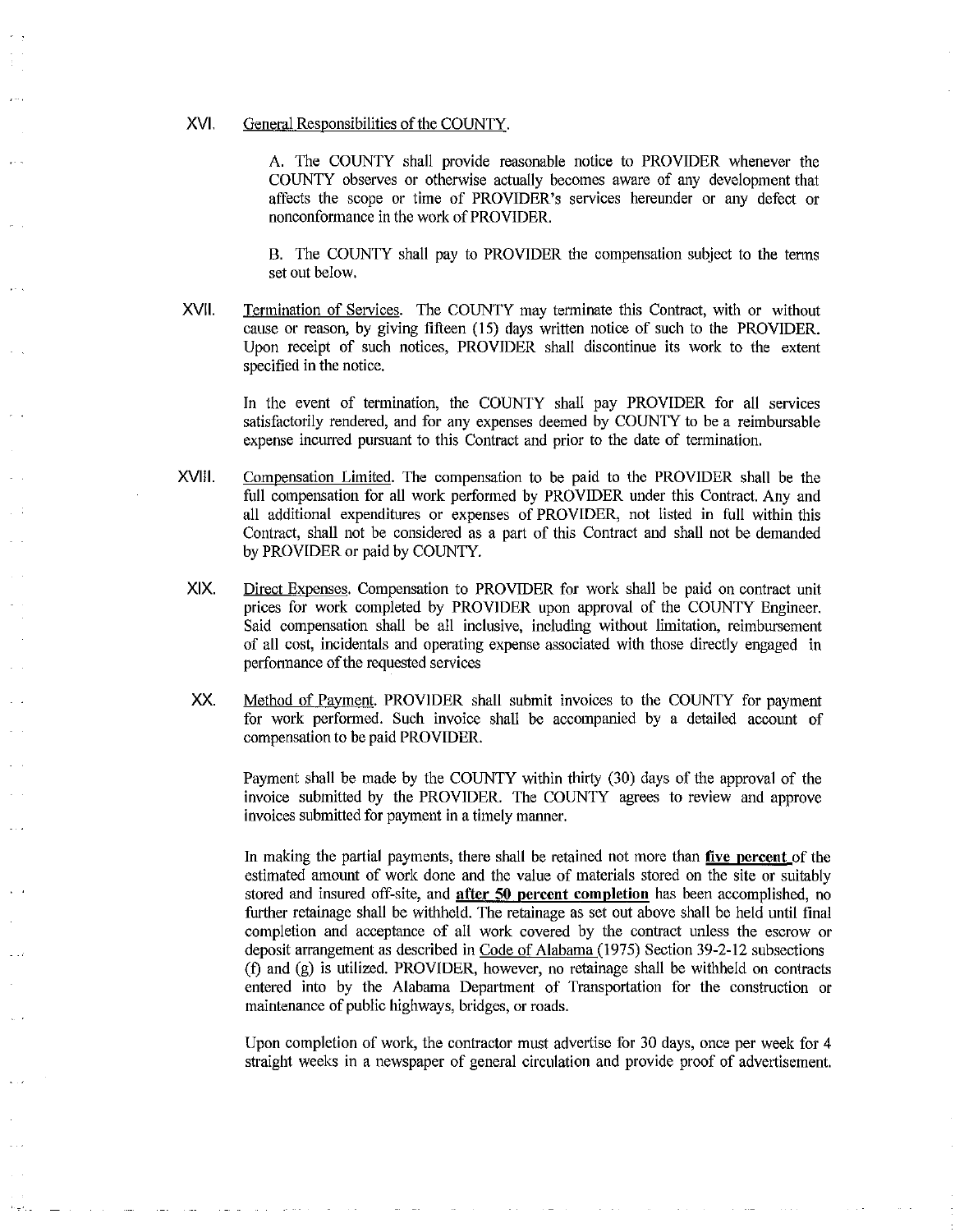Final payment will be made 30 days after the last day of advertisement.

- XXI. Effective Dates. This Contract shall be effective and commence immediately upon the same date as its full execution. The PROVIDER shall have THIRTY (30) WORKING DAYS after the notification to proceed to complete the work. The Contract shall terminate upon either the expiration of no more than THIRTY (30) WORKING DAYS after the notification to proceed is given or upon a written notification thereof received by either party within the required fifteen (15) day period, unless extended by the COUNTY. [Nothing herein stated shall prohibit the COUNTY from otherwise terminating this Contract according to the provisions herein.]
- XXll. Force Majeure. The Parties hereto shall incur no liability to the other if performance becomes impossible or impracticable by reason of an event or effect that the parties could neither have anticipated nor controlled. This allowance shall include both an act of nature and acts of third parties. Any costs that would otherwise be incurred and/or necessitated by the provisions herein shall be alleviated for either party by such event or effect.
- XXlll. Indemnification. PROVIDER shall indemnify, defend and hold the COUNTY and its Commissioners, affiliates, employees, agents, and representatives (collectively referred to in this section as "COUNTY") harmless from and against any and all claims, demands, liabilities, damages, losses, judgments, costs, and expenses including, without limitations, attorneys' fees and costs, for any and all personal injury (including death) and property damage of any kind or nature whatsoever, incurred by, asserted against, or imposed upon COUNTY, as a result of or in any manner related to provision of services hereunder, or any act or omission, by PROVIDER. PROVIDER shall provide the COUNTY with proof of general liability coverage including the COUNTY as an additional insured. This indemnification shall survive the expiration or termination of this Contract.
- XXIV. Number of Originals. This Contract shall be executed with four (4) originals, all of which are equally valid as an original.
- XXV. Governing Law. This Contract in all respects, including without limitation its formation, validity, construction, enforceability and available remedies, shall be governed by the laws of the State of Alabama, without regard to Alabama conflict of law principles.
- XXVI. Insurance. The PROVIDER shall provide all insurance required in Item Vlll Insurance Reguirements as set forth in the Documents and Construction Specifications. Prior to perfonning services pursuant to this Contract, PROVIDER shall carry, with insurers satisfactory to COUNTY, throughout the term of hereof: Auto Liability Insurance, including owned, hired and non-owned vehicles, with limits of not less than \$1,000,000, combined single limit, for both bodily injury liability and property damage liability each occurrence; Commercial General Liability Insurance, including all contractual liability hereunder, with limits not less than \$1,000,000, combined single limit, for both bodily injury liability and property damage liability each occurrence; and Worker's Compensation Insurance, meeting the statutory limits of the State of Alabama and Employer's Liability Insurance fully covering all employees and supervisors participating in the work at the subject property site. All liability insurance shall name the COUNTY as an additional insured. Prior to commencing operations hereunder, a Certificate of Insurance evidencing such coverage, satisfactory to COUNTY, shall be furnished to COUNTY, which shall specifically state that such insurance shall provide for at least thirty (30) days' notice to COUNTY in the event of cancellation,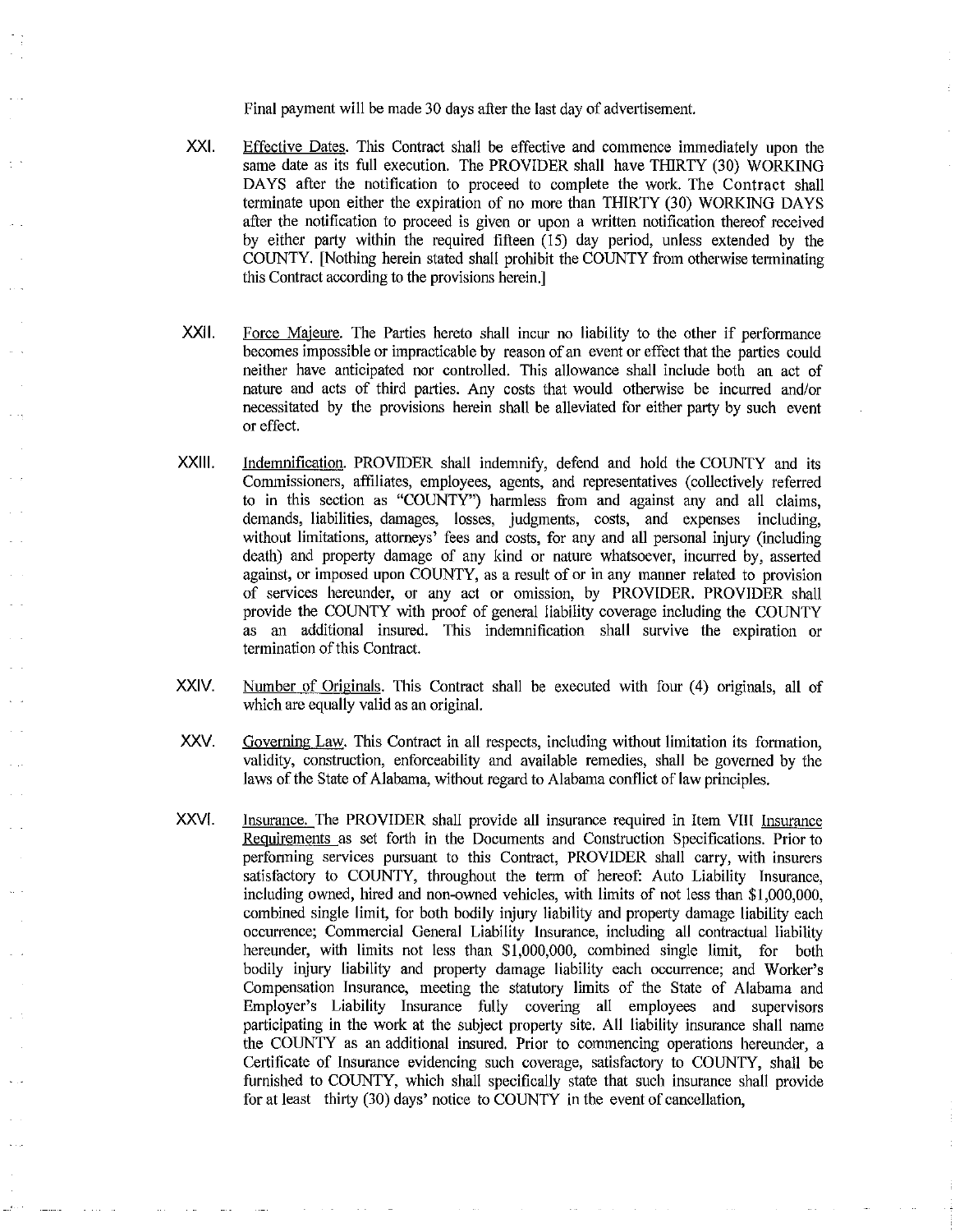termination or any change in such insurance policies. The workers compensation certificate shall bear an endorsement clearly evidencing a waiver of the right of subrogation against COUNTY and COUNTY Representatives. Should PROVIDER fail to furnish current evidence upon demand of any insurance required hereunder, or in the event of cancellation, termination or change in any such insurance, COUNTY may, at its option, suspend this Contract until insurance is obtained, terminate this Contract immediately without further action, or hold PROVIDER in material default and pursue any and all remedies available. (Note: The PROVIDER shall be required to provide the insurance required in Item VIII Insurance Requirements as set forth in the Documents and Construction Specifications, and the provisions contained herein shall be adjusted accordingly.)

XXVll. Surety. As a material inducement for the COUNTY to enter this Contract, any and all bond and/or surety guarantees required by the COUNTY in reference to the Project shall be in a form acceptable to the COUNTY and shall, without limitation, meet the following requirements:

> A. Acceptance of Surety. The bond and/or surety document must be reviewed by, and be acceptable to, COUNTY staff and approved by the COUNTY Commission. In the event that such document is not in an acceptable form at any time prior to or during the term of this Contract, the services and/or work described in this Contract shall either not commence or immediately cease, depending on the situation. Any project delay that is attributable to the COUNTY's acceptance, or non-acceptance, of the bond and/or surety document form shall in no way be consider as a delay caused by the COUNTY, and the PROVIDER waives all rights to claim that any such delay was the fault of the COUNTY.

> B. Value of Surety. The bond and/or surety guarantee shall be of an amount equal to or greater than I 00 percent of the total cost identified in the bid response

> C. Term of Surety. Any bond and/or surety guarantees required by the COUNTY must be valid at all times during the life of this Contract or as set forth in the Project Bid Requirements. Notwithstanding anything written or implied herein to the contrary, in no event shall the bond and/or surety document lapse, terminate, expire, or otherwise become invalid prior to the COUNTY, or the COUNTY's authorized agent, providing a written Notice to the PROVIDER that the Project is in fact completed in all respects. Said Notice from the COUNTY or its authorized agent shall not be provided until the COUNTY, in its sole discretion, is satisfied that the Project is complete in all respects.

> D. Scope of the Surety. The terms and provisions of any bond and/or surety guarantee provided as part of this Project shall in all respects, without limitation, be consistent, and in agreement with, the provisions of this Contract. In the event that the bond and/or surety guarantee is in conflict with this Contract, this Contract shall govern. Neither this section nor this provision limits the duties of the PROVIDER to satisfy all of the requirements in this Contract.

# XXVIII. Liquidated Damages

Liquidated damages will be assessed according to the Alabama Department of Transportation Standard Specifications for Highway Construction 2022 Edition, Section 108.11.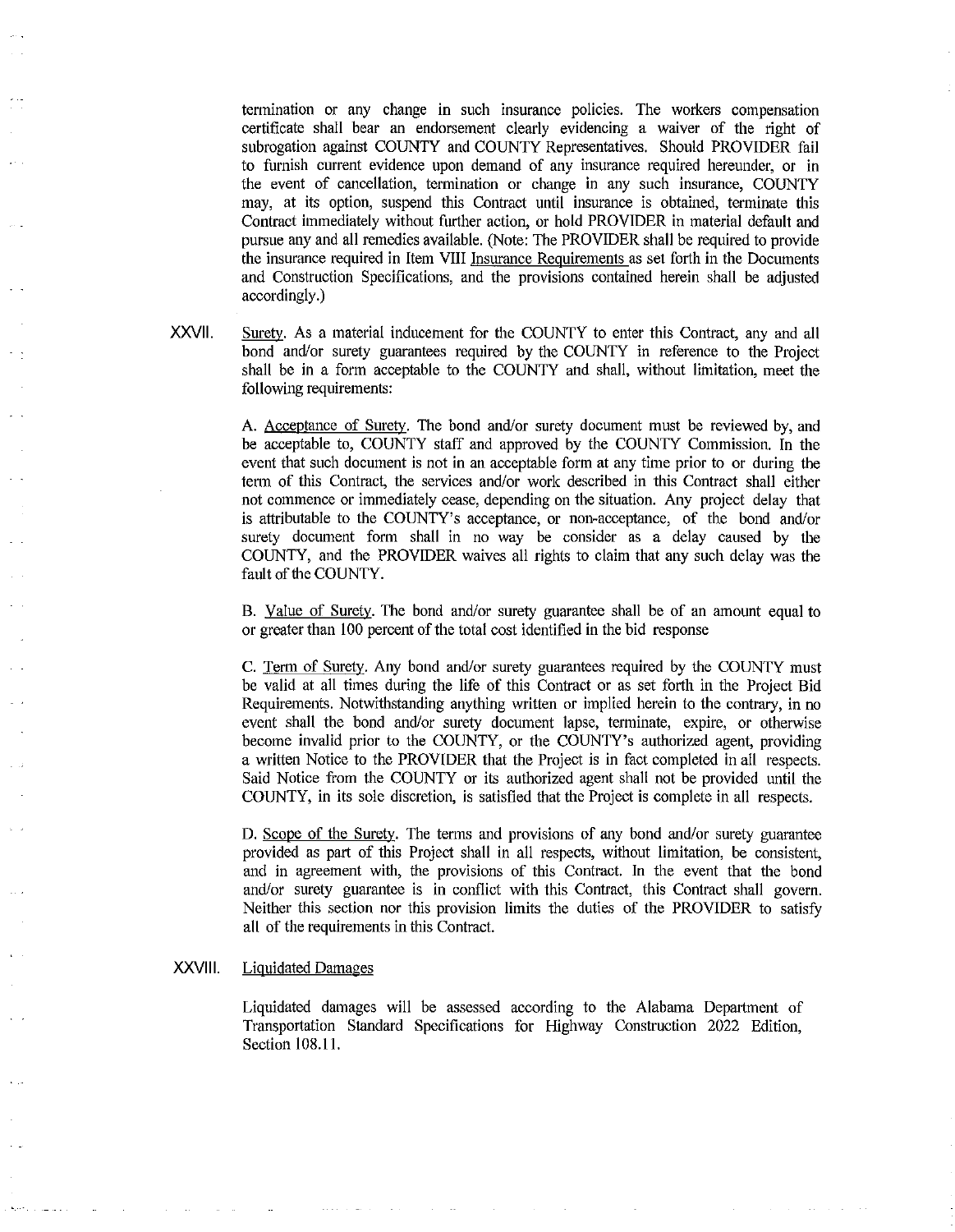### XXIX. TITLE 39/CODE OF ALABAMA COMPLIANCE

As a condition of any Bid Award and the respective contract(s) pursuant thereto, the COUNTY places full reliance upon the fact that it is the sole responsibility of any contractor, person or entity entering into such a contract with Baldwin COUNTY for the prosecution of any public works to ensure that they and/or any of their respective agents comply with all applicable provisions of Sections 39-1-1, et seq., Code of Alabama (1975), as amended. More specifically, any contractor, person or entity entering into such a contract with Baldwin COUNTY for the prosecution of any public works shall be in compliance with, and have full knowledge of, the following provisions of Title 39:

"(f) The Contractor shall, immediately after the completion of the contract give notice of the completion by an advertisement in a newspaper of general circulation published within the city or COUNTY in which the work has been done, for a period of four successive weeks. A final settlement shall not be made upon the contract until the expiration of 30 days after the completion of the notice. Proof of publication of the notice shall be made by the contractor to the authority by whom the contract was made by affidavit of the publisher and a printed copy of the notice published .... §39-1 l(f) Code of Alabama (1975), as amended. "(g) Subsection (f) shall not apply to contractors performing contracts of less than fifty thousand (\$50,000) in amount. In such cases, the governing body of the contracting agency, to expedite final payment, shall cause notice of final completion of the contract to be published one time in a newspaper of general circulation, published in the COUNTY of the contracting agency and shall post notice of final completion on the agency's bulletin board for one week, and shall require the contractor to certify under oath that all bills have been paid in full. Final settlement with the contractor may be made at any time after the notice has been posted for one entire week." §39-1-1(g) Code of Alabama (1975), as amended.

# XXX. FUNDING SOURCE

The Public works project which is the subject of this invitation to bid is funded with 75% Federal Emergency Management Agency (FEMA) participation and 25% County funds.

NOTE: Any failure to fully comply with this section or any applicable laws of the State of Alabama shall be deemed a material breach of the terms of both the Bid Award and the respective contracts resulting there from. Furthermore, Baldwin COUNTY takes no responsibility for resulting delayed payments, penalties, or damages as a result of any failure to strictly comply with Alabama Law.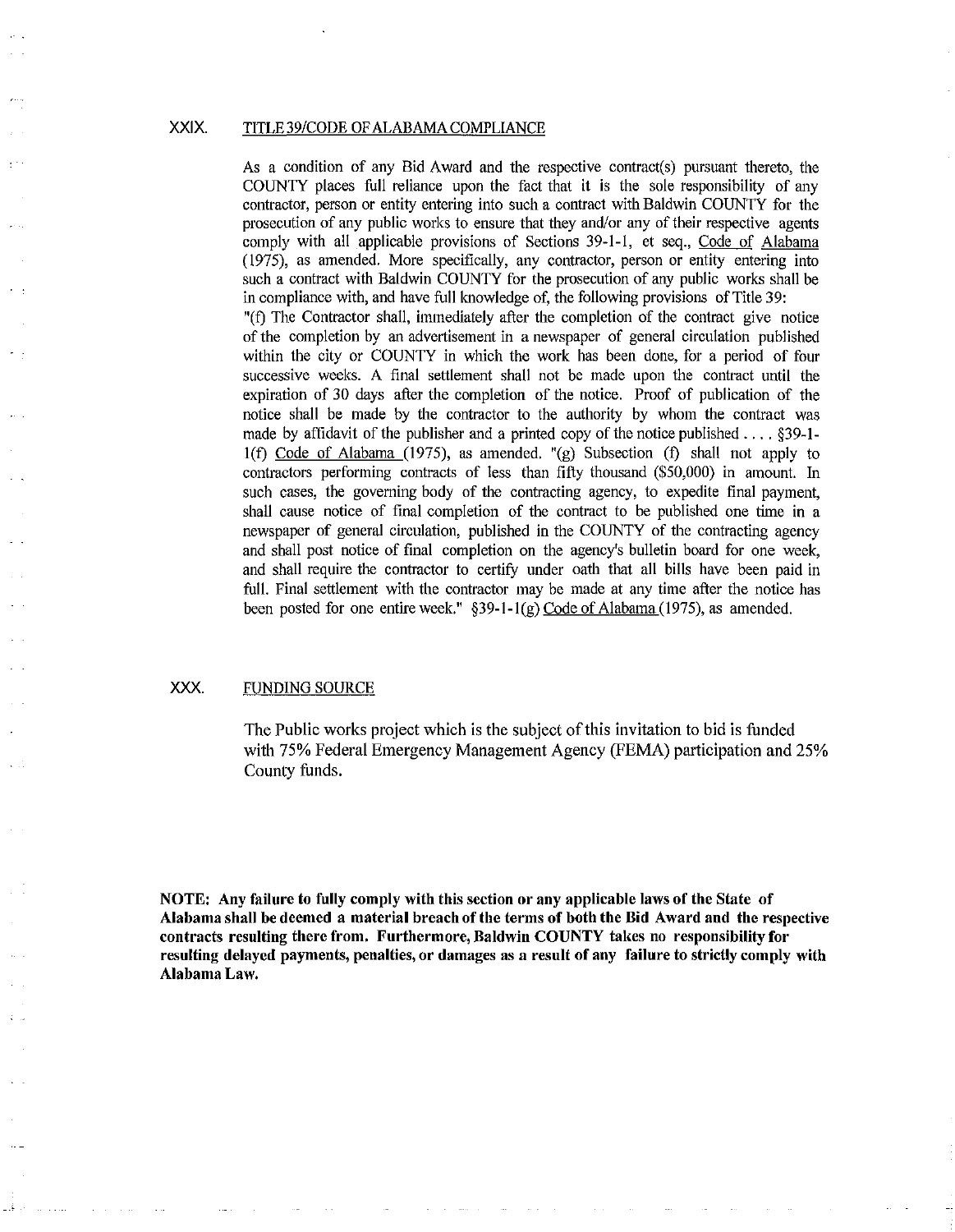IN WITNESS WHEREOF, the parties hereto, by and through their duly authorized representatives, have executed this Contract on the last day of execution by the COUNTY as written below.

**COUNTY** BALDWIN COUNTY COMMISSION  $\frac{1}{\text{Chairman}}$   $\frac{1}{\text{Data}}$ /Date

PROVIDER/L & K Construction, LLC By Owner 2/10/2022/Date Its *)j,eet,l(* Z!UIJ/llda{

ATTEST: **COUNTY Administrator** /Date  $2022$ 



# *NOTARY PAGE TO FOLLOW:*